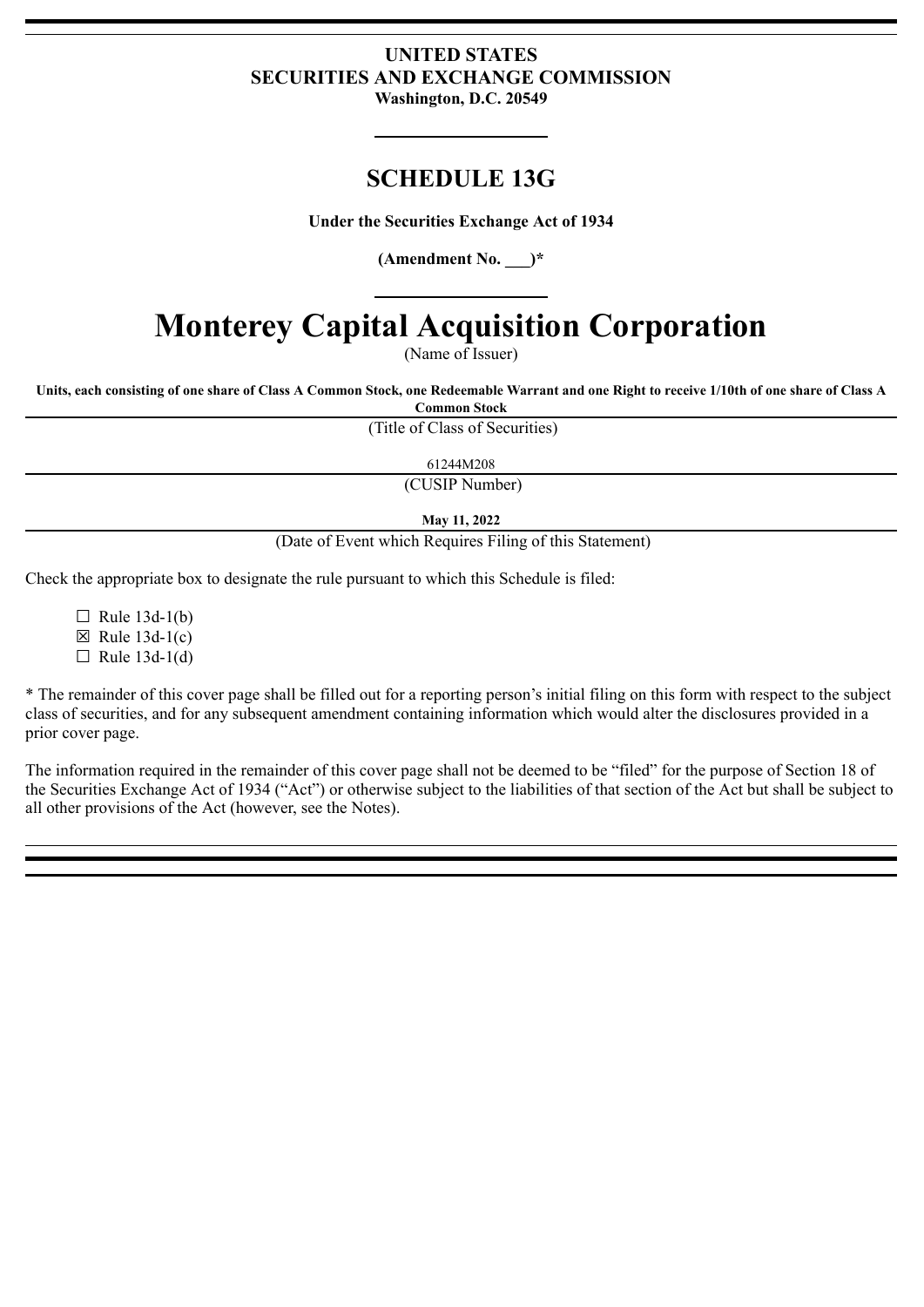| <b>NAMES OF REPORTING PERSONS</b>                                                   |  |  |  |  |  |  |
|-------------------------------------------------------------------------------------|--|--|--|--|--|--|
| OCM Value SPAC Holdings, L.P.                                                       |  |  |  |  |  |  |
|                                                                                     |  |  |  |  |  |  |
|                                                                                     |  |  |  |  |  |  |
| $\Box$ (d)<br><b>SEC USE ONLY</b>                                                   |  |  |  |  |  |  |
|                                                                                     |  |  |  |  |  |  |
|                                                                                     |  |  |  |  |  |  |
|                                                                                     |  |  |  |  |  |  |
|                                                                                     |  |  |  |  |  |  |
|                                                                                     |  |  |  |  |  |  |
|                                                                                     |  |  |  |  |  |  |
|                                                                                     |  |  |  |  |  |  |
|                                                                                     |  |  |  |  |  |  |
|                                                                                     |  |  |  |  |  |  |
|                                                                                     |  |  |  |  |  |  |
|                                                                                     |  |  |  |  |  |  |
|                                                                                     |  |  |  |  |  |  |
| 792,000(1)                                                                          |  |  |  |  |  |  |
| CHECK IF THE AGGREGATE AMOUNT IN ROW (9) EXCLUDES CERTAIN SHARES (SEE INSTRUCTIONS) |  |  |  |  |  |  |
| $\Box$                                                                              |  |  |  |  |  |  |
|                                                                                     |  |  |  |  |  |  |
| $9.9\%$ <sup>(2)</sup>                                                              |  |  |  |  |  |  |
|                                                                                     |  |  |  |  |  |  |
| PN                                                                                  |  |  |  |  |  |  |
|                                                                                     |  |  |  |  |  |  |

<sup>(1)</sup> Represents 792,000 units of Monterey Capital Acquisition Corporation (the "Issuer") held directly by OCM Value SPAC Holdings, L.P.<br>(2) All calculations of percentage ownership herein are based on an aggregate of 8,000, All calculations of percentage ownership herein are based on an aggregate of 8,000,000 units of the Issuer outstanding as of May 12, 2022, as reported in the Issuer's prospectus pursuant to Rule 424 filed on May 12, 2022, after giving effect to the completion of the offering and assuming no exercise of the underwriter's over-allotment option.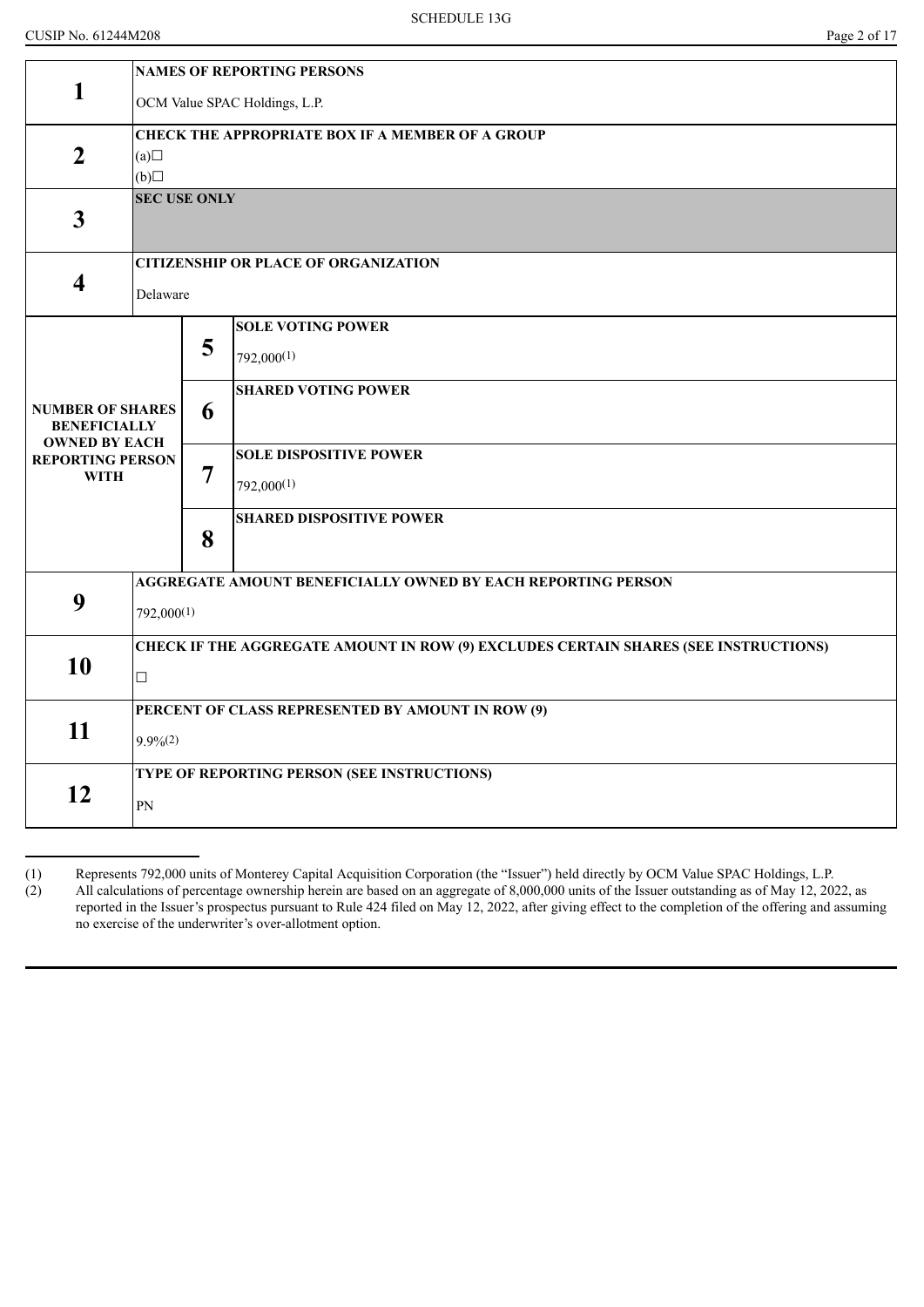|                                                 | <b>NAMES OF REPORTING PERSONS</b>                                                   |                                                   |                                                              |  |  |  |
|-------------------------------------------------|-------------------------------------------------------------------------------------|---------------------------------------------------|--------------------------------------------------------------|--|--|--|
| 1                                               |                                                                                     | Oaktree Fund GP, LLC                              |                                                              |  |  |  |
|                                                 | <b>CHECK THE APPROPRIATE BOX IF A MEMBER OF A GROUP</b>                             |                                                   |                                                              |  |  |  |
| $\overline{2}$                                  | (a)<br>(b)                                                                          |                                                   |                                                              |  |  |  |
|                                                 | <b>SEC USE ONLY</b>                                                                 |                                                   |                                                              |  |  |  |
| $\mathbf{3}$                                    |                                                                                     |                                                   |                                                              |  |  |  |
|                                                 |                                                                                     |                                                   | <b>CITIZENSHIP OR PLACE OF ORGANIZATION</b>                  |  |  |  |
| $\overline{\mathbf{4}}$                         | Delaware                                                                            |                                                   |                                                              |  |  |  |
|                                                 |                                                                                     |                                                   | <b>SOLE VOTING POWER</b>                                     |  |  |  |
|                                                 |                                                                                     | 5                                                 | $792,000^{(1)}$                                              |  |  |  |
|                                                 |                                                                                     |                                                   | <b>SHARED VOTING POWER</b>                                   |  |  |  |
| <b>NUMBER OF SHARES</b><br><b>BENEFICIALLY</b>  | 6                                                                                   |                                                   |                                                              |  |  |  |
| <b>OWNED BY EACH</b><br><b>REPORTING PERSON</b> | $\overline{7}$<br>8                                                                 |                                                   | <b>SOLE DISPOSITIVE POWER</b>                                |  |  |  |
| <b>WITH</b>                                     |                                                                                     |                                                   | 792,000(1)                                                   |  |  |  |
|                                                 |                                                                                     |                                                   | <b>SHARED DISPOSITIVE POWER</b>                              |  |  |  |
|                                                 |                                                                                     |                                                   |                                                              |  |  |  |
| 9                                               |                                                                                     |                                                   | AGGREGATE AMOUNT BENEFICIALLY OWNED BY EACH REPORTING PERSON |  |  |  |
|                                                 | 792,000(1)                                                                          |                                                   |                                                              |  |  |  |
|                                                 | CHECK IF THE AGGREGATE AMOUNT IN ROW (9) EXCLUDES CERTAIN SHARES (SEE INSTRUCTIONS) |                                                   |                                                              |  |  |  |
| 10                                              | $\Box$                                                                              |                                                   |                                                              |  |  |  |
|                                                 |                                                                                     | PERCENT OF CLASS REPRESENTED BY AMOUNT IN ROW (9) |                                                              |  |  |  |
| 11                                              | 9.9%                                                                                |                                                   |                                                              |  |  |  |
|                                                 |                                                                                     |                                                   | TYPE OF REPORTING PERSON (SEE INSTRUCTIONS)                  |  |  |  |
| 12                                              | O <sub>O</sub>                                                                      |                                                   |                                                              |  |  |  |

(1) Solely in its capacity as the general partner of OCM Value SPAC Holdings, L.P.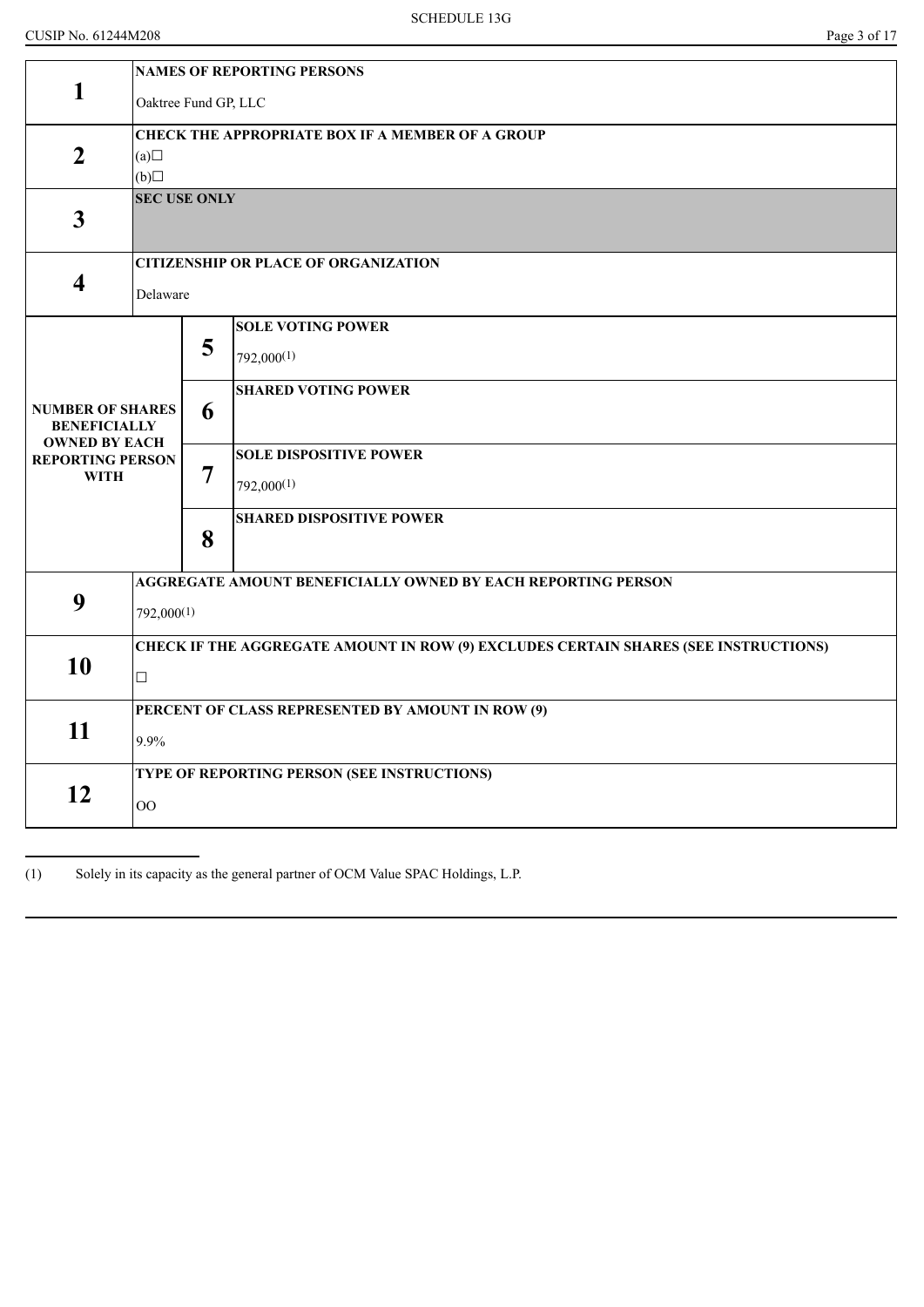| $\mathbf{1}$                                    | <b>NAMES OF REPORTING PERSONS</b>                                                   |                     |                                                              |  |  |  |  |
|-------------------------------------------------|-------------------------------------------------------------------------------------|---------------------|--------------------------------------------------------------|--|--|--|--|
|                                                 | Oaktree Fund GP I, L.P.                                                             |                     |                                                              |  |  |  |  |
|                                                 | <b>CHECK THE APPROPRIATE BOX IF A MEMBER OF A GROUP</b>                             |                     |                                                              |  |  |  |  |
| $\overline{2}$                                  | (a)                                                                                 |                     |                                                              |  |  |  |  |
|                                                 |                                                                                     |                     |                                                              |  |  |  |  |
|                                                 | (b)                                                                                 |                     |                                                              |  |  |  |  |
| $\mathbf{3}$                                    |                                                                                     | <b>SEC USE ONLY</b> |                                                              |  |  |  |  |
|                                                 |                                                                                     |                     | <b>CITIZENSHIP OR PLACE OF ORGANIZATION</b>                  |  |  |  |  |
| $\overline{\mathbf{4}}$                         | Delaware                                                                            |                     |                                                              |  |  |  |  |
|                                                 |                                                                                     |                     | <b>SOLE VOTING POWER</b>                                     |  |  |  |  |
|                                                 |                                                                                     | 5                   |                                                              |  |  |  |  |
|                                                 |                                                                                     |                     | $792,000^{(1)}$                                              |  |  |  |  |
|                                                 |                                                                                     |                     |                                                              |  |  |  |  |
|                                                 |                                                                                     |                     | <b>SHARED VOTING POWER</b>                                   |  |  |  |  |
| <b>NUMBER OF SHARES</b>                         |                                                                                     | 6                   |                                                              |  |  |  |  |
| <b>BENEFICIALLY</b>                             |                                                                                     |                     |                                                              |  |  |  |  |
| <b>OWNED BY EACH</b><br><b>REPORTING PERSON</b> |                                                                                     |                     | <b>SOLE DISPOSITIVE POWER</b>                                |  |  |  |  |
| <b>WITH</b>                                     |                                                                                     | 7                   |                                                              |  |  |  |  |
|                                                 |                                                                                     |                     | 792,000(1)                                                   |  |  |  |  |
|                                                 |                                                                                     |                     | <b>SHARED DISPOSITIVE POWER</b>                              |  |  |  |  |
|                                                 |                                                                                     | 8                   |                                                              |  |  |  |  |
|                                                 |                                                                                     |                     |                                                              |  |  |  |  |
|                                                 |                                                                                     |                     | AGGREGATE AMOUNT BENEFICIALLY OWNED BY EACH REPORTING PERSON |  |  |  |  |
| 9                                               | 792,000(1)                                                                          |                     |                                                              |  |  |  |  |
|                                                 |                                                                                     |                     |                                                              |  |  |  |  |
|                                                 | CHECK IF THE AGGREGATE AMOUNT IN ROW (9) EXCLUDES CERTAIN SHARES (SEE INSTRUCTIONS) |                     |                                                              |  |  |  |  |
| 10                                              |                                                                                     |                     |                                                              |  |  |  |  |
|                                                 | $\Box$                                                                              |                     |                                                              |  |  |  |  |
|                                                 | PERCENT OF CLASS REPRESENTED BY AMOUNT IN ROW (9)                                   |                     |                                                              |  |  |  |  |
| 11                                              | 9.9%                                                                                |                     |                                                              |  |  |  |  |
|                                                 |                                                                                     |                     |                                                              |  |  |  |  |
|                                                 |                                                                                     |                     | TYPE OF REPORTING PERSON (SEE INSTRUCTIONS)                  |  |  |  |  |
| 12                                              | PN                                                                                  |                     |                                                              |  |  |  |  |
|                                                 |                                                                                     |                     |                                                              |  |  |  |  |
|                                                 |                                                                                     |                     |                                                              |  |  |  |  |

(1) Solely in its capacity as the managing member of Oaktree Fund GP, LLC.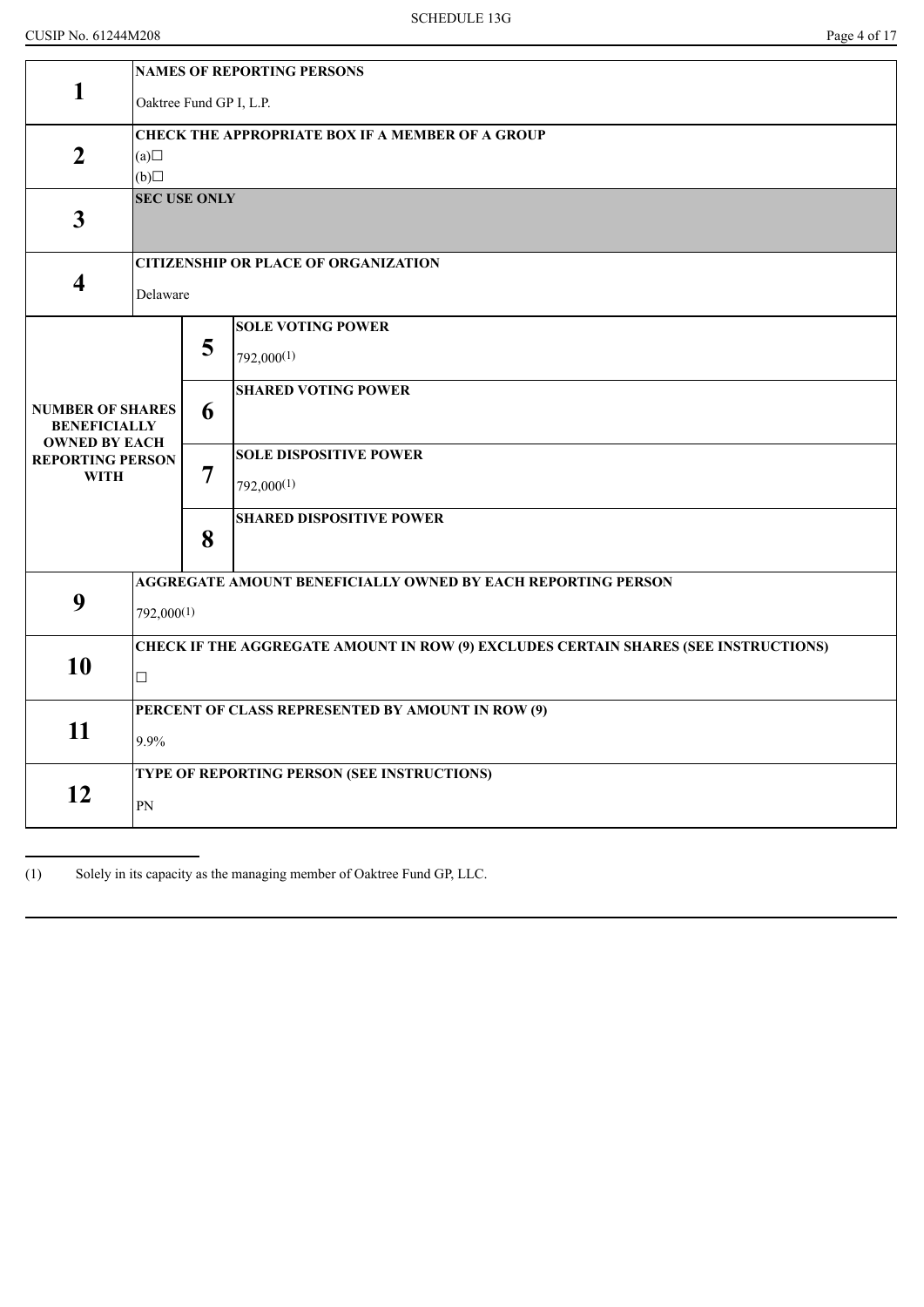|                                                                        | <b>NAMES OF REPORTING PERSONS</b>                                                   |                                                         |                                                              |  |  |  |
|------------------------------------------------------------------------|-------------------------------------------------------------------------------------|---------------------------------------------------------|--------------------------------------------------------------|--|--|--|
| 1                                                                      | Oaktree Capital I, L.P.                                                             |                                                         |                                                              |  |  |  |
| $\overline{2}$                                                         | (a)                                                                                 | <b>CHECK THE APPROPRIATE BOX IF A MEMBER OF A GROUP</b> |                                                              |  |  |  |
|                                                                        | (b)                                                                                 |                                                         |                                                              |  |  |  |
| $\mathbf{3}$                                                           | <b>SEC USE ONLY</b>                                                                 |                                                         |                                                              |  |  |  |
|                                                                        |                                                                                     |                                                         | <b>CITIZENSHIP OR PLACE OF ORGANIZATION</b>                  |  |  |  |
| 4                                                                      | Delaware                                                                            |                                                         |                                                              |  |  |  |
|                                                                        |                                                                                     |                                                         | <b>SOLE VOTING POWER</b>                                     |  |  |  |
|                                                                        |                                                                                     | 5                                                       | $792,000^{(1)}$                                              |  |  |  |
|                                                                        |                                                                                     |                                                         | <b>SHARED VOTING POWER</b>                                   |  |  |  |
| <b>NUMBER OF SHARES</b><br><b>BENEFICIALLY</b><br><b>OWNED BY EACH</b> | 6<br>7                                                                              |                                                         |                                                              |  |  |  |
| <b>REPORTING PERSON</b>                                                |                                                                                     |                                                         | <b>SOLE DISPOSITIVE POWER</b>                                |  |  |  |
| <b>WITH</b>                                                            |                                                                                     |                                                         | 792,000(1)                                                   |  |  |  |
|                                                                        |                                                                                     | 8                                                       | <b>SHARED DISPOSITIVE POWER</b>                              |  |  |  |
|                                                                        |                                                                                     |                                                         |                                                              |  |  |  |
|                                                                        |                                                                                     |                                                         | AGGREGATE AMOUNT BENEFICIALLY OWNED BY EACH REPORTING PERSON |  |  |  |
| 9                                                                      | 792,000(1)                                                                          |                                                         |                                                              |  |  |  |
|                                                                        | CHECK IF THE AGGREGATE AMOUNT IN ROW (9) EXCLUDES CERTAIN SHARES (SEE INSTRUCTIONS) |                                                         |                                                              |  |  |  |
| 10                                                                     | $\Box$                                                                              |                                                         |                                                              |  |  |  |
|                                                                        | PERCENT OF CLASS REPRESENTED BY AMOUNT IN ROW (9)                                   |                                                         |                                                              |  |  |  |
| 11                                                                     | 9.9%                                                                                |                                                         |                                                              |  |  |  |
|                                                                        |                                                                                     |                                                         | TYPE OF REPORTING PERSON (SEE INSTRUCTIONS)                  |  |  |  |
| 12                                                                     | PN                                                                                  |                                                         |                                                              |  |  |  |

(1) Solely in its capacity as the general partner of Oaktree Fund GP I, L.P.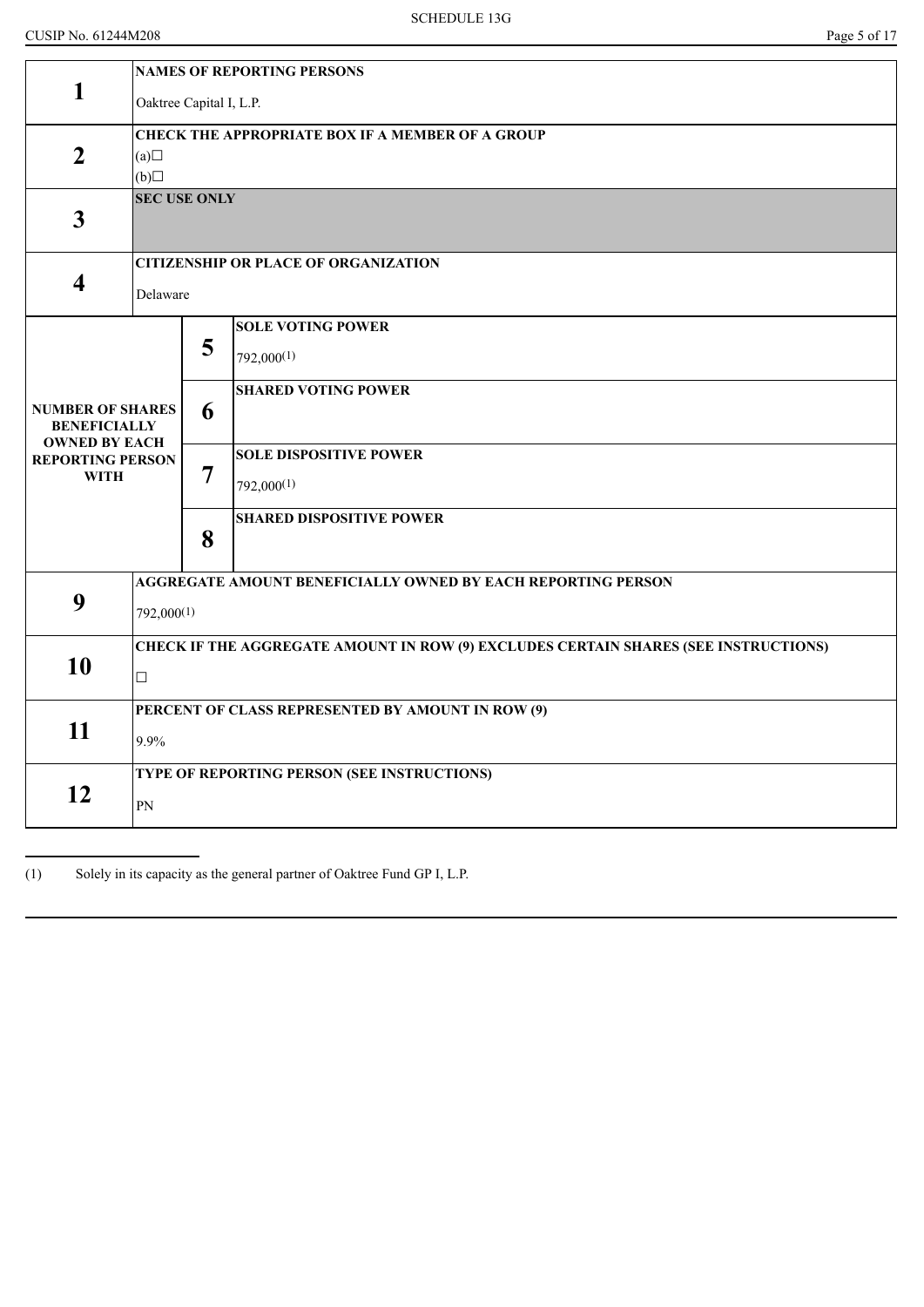|                                                 | <b>NAMES OF REPORTING PERSONS</b>                                                   |                                                         |                                                              |  |  |  |  |
|-------------------------------------------------|-------------------------------------------------------------------------------------|---------------------------------------------------------|--------------------------------------------------------------|--|--|--|--|
| 1                                               |                                                                                     | OCM Holdings I, LLC                                     |                                                              |  |  |  |  |
|                                                 |                                                                                     | <b>CHECK THE APPROPRIATE BOX IF A MEMBER OF A GROUP</b> |                                                              |  |  |  |  |
| $\overline{2}$                                  | (a)<br>(b)                                                                          |                                                         |                                                              |  |  |  |  |
|                                                 |                                                                                     | <b>SEC USE ONLY</b>                                     |                                                              |  |  |  |  |
| $\mathbf{3}$                                    |                                                                                     |                                                         |                                                              |  |  |  |  |
|                                                 |                                                                                     |                                                         | <b>CITIZENSHIP OR PLACE OF ORGANIZATION</b>                  |  |  |  |  |
| $\overline{\mathbf{4}}$                         | Delaware                                                                            |                                                         |                                                              |  |  |  |  |
|                                                 |                                                                                     |                                                         | <b>SOLE VOTING POWER</b>                                     |  |  |  |  |
|                                                 |                                                                                     | 5                                                       | $792,000^{(1)}$                                              |  |  |  |  |
|                                                 |                                                                                     |                                                         | <b>SHARED VOTING POWER</b>                                   |  |  |  |  |
| <b>NUMBER OF SHARES</b><br><b>BENEFICIALLY</b>  | 6                                                                                   |                                                         |                                                              |  |  |  |  |
| <b>OWNED BY EACH</b><br><b>REPORTING PERSON</b> |                                                                                     |                                                         | <b>SOLE DISPOSITIVE POWER</b>                                |  |  |  |  |
| <b>WITH</b>                                     | $\overline{7}$<br>8                                                                 |                                                         | 792,000(1)                                                   |  |  |  |  |
|                                                 |                                                                                     |                                                         | <b>SHARED DISPOSITIVE POWER</b>                              |  |  |  |  |
|                                                 |                                                                                     |                                                         |                                                              |  |  |  |  |
|                                                 |                                                                                     |                                                         | AGGREGATE AMOUNT BENEFICIALLY OWNED BY EACH REPORTING PERSON |  |  |  |  |
| 9                                               | 792,000(1)                                                                          |                                                         |                                                              |  |  |  |  |
|                                                 | CHECK IF THE AGGREGATE AMOUNT IN ROW (9) EXCLUDES CERTAIN SHARES (SEE INSTRUCTIONS) |                                                         |                                                              |  |  |  |  |
| 10                                              | $\Box$                                                                              |                                                         |                                                              |  |  |  |  |
|                                                 |                                                                                     | PERCENT OF CLASS REPRESENTED BY AMOUNT IN ROW (9)       |                                                              |  |  |  |  |
| 11                                              | 9.9%                                                                                |                                                         |                                                              |  |  |  |  |
|                                                 |                                                                                     |                                                         | TYPE OF REPORTING PERSON (SEE INSTRUCTIONS)                  |  |  |  |  |
| 12                                              | O <sub>O</sub>                                                                      |                                                         |                                                              |  |  |  |  |

(1) Solely in its capacity as the general partner of Oaktree Capital I, L.P.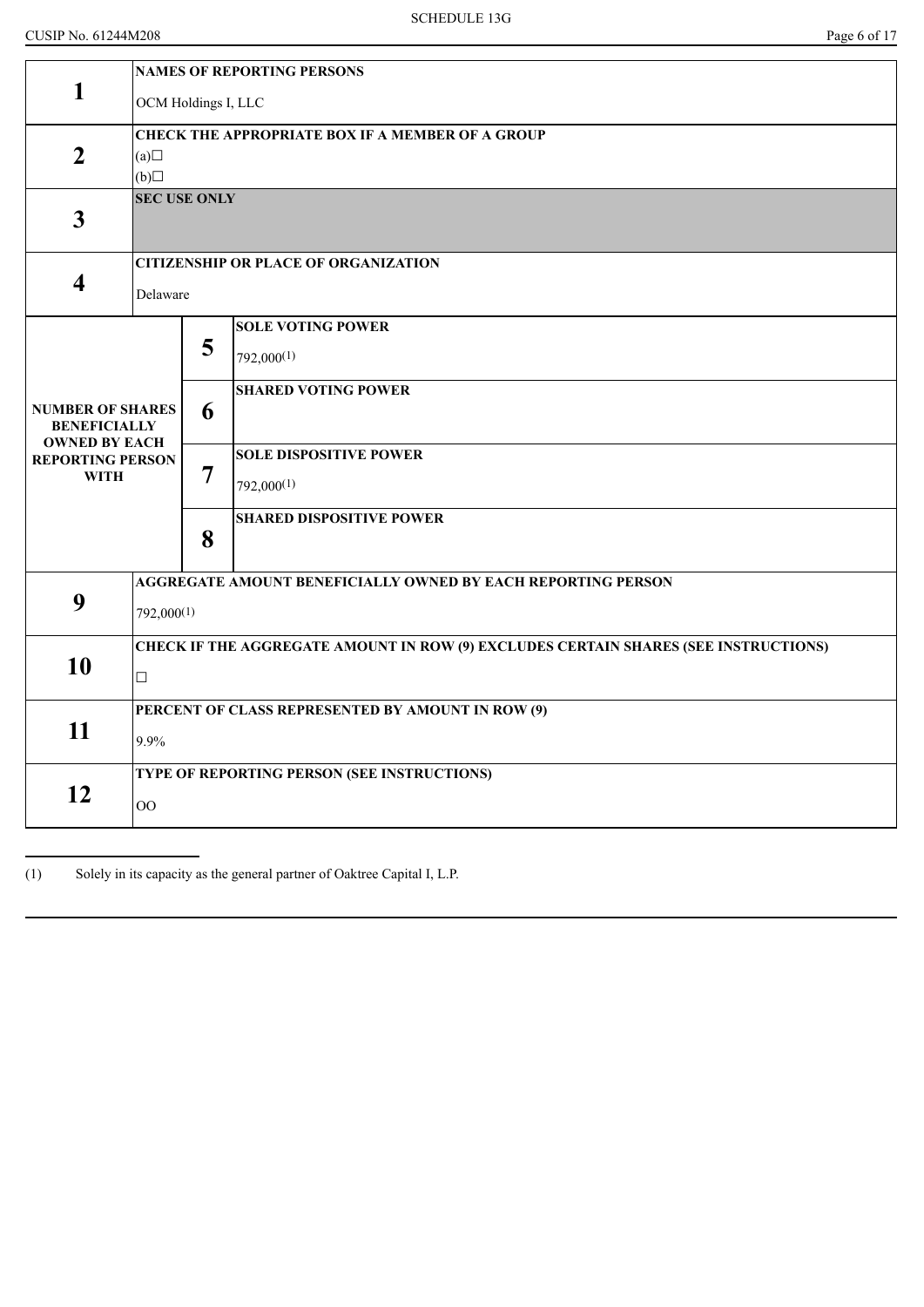|                                                | <b>NAMES OF REPORTING PERSONS</b>                                                   |                       |                                                              |  |  |  |  |
|------------------------------------------------|-------------------------------------------------------------------------------------|-----------------------|--------------------------------------------------------------|--|--|--|--|
| 1                                              |                                                                                     | Oaktree Holdings, LLC |                                                              |  |  |  |  |
|                                                | <b>CHECK THE APPROPRIATE BOX IF A MEMBER OF A GROUP</b>                             |                       |                                                              |  |  |  |  |
| $\overline{2}$                                 | (a)                                                                                 |                       |                                                              |  |  |  |  |
|                                                | (b)                                                                                 |                       |                                                              |  |  |  |  |
| $\mathbf{3}$                                   | <b>SEC USE ONLY</b>                                                                 |                       |                                                              |  |  |  |  |
|                                                |                                                                                     |                       | <b>CITIZENSHIP OR PLACE OF ORGANIZATION</b>                  |  |  |  |  |
| $\overline{\mathbf{4}}$                        | Delaware                                                                            |                       |                                                              |  |  |  |  |
|                                                |                                                                                     |                       | <b>SOLE VOTING POWER</b>                                     |  |  |  |  |
|                                                |                                                                                     | 5                     | $792,000^{(1)}$                                              |  |  |  |  |
|                                                |                                                                                     |                       | <b>SHARED VOTING POWER</b>                                   |  |  |  |  |
| <b>NUMBER OF SHARES</b><br><b>BENEFICIALLY</b> | 6                                                                                   |                       |                                                              |  |  |  |  |
| <b>OWNED BY EACH</b>                           |                                                                                     |                       | <b>SOLE DISPOSITIVE POWER</b>                                |  |  |  |  |
| <b>REPORTING PERSON</b><br><b>WITH</b>         |                                                                                     | 7                     |                                                              |  |  |  |  |
|                                                | 8                                                                                   |                       | 792,000(1)                                                   |  |  |  |  |
|                                                |                                                                                     |                       | <b>SHARED DISPOSITIVE POWER</b>                              |  |  |  |  |
|                                                |                                                                                     |                       |                                                              |  |  |  |  |
|                                                |                                                                                     |                       | AGGREGATE AMOUNT BENEFICIALLY OWNED BY EACH REPORTING PERSON |  |  |  |  |
| 9                                              | 792,000(1)                                                                          |                       |                                                              |  |  |  |  |
|                                                | CHECK IF THE AGGREGATE AMOUNT IN ROW (9) EXCLUDES CERTAIN SHARES (SEE INSTRUCTIONS) |                       |                                                              |  |  |  |  |
| 10                                             | $\Box$                                                                              |                       |                                                              |  |  |  |  |
|                                                | PERCENT OF CLASS REPRESENTED BY AMOUNT IN ROW (9)                                   |                       |                                                              |  |  |  |  |
| 11                                             | 9.9%                                                                                |                       |                                                              |  |  |  |  |
|                                                | TYPE OF REPORTING PERSON (SEE INSTRUCTIONS)                                         |                       |                                                              |  |  |  |  |
| 12                                             | $\overline{O}O$                                                                     |                       |                                                              |  |  |  |  |
|                                                |                                                                                     |                       |                                                              |  |  |  |  |

(1) Solely in its capacity as the managing member of OCM Holdings I, LLC.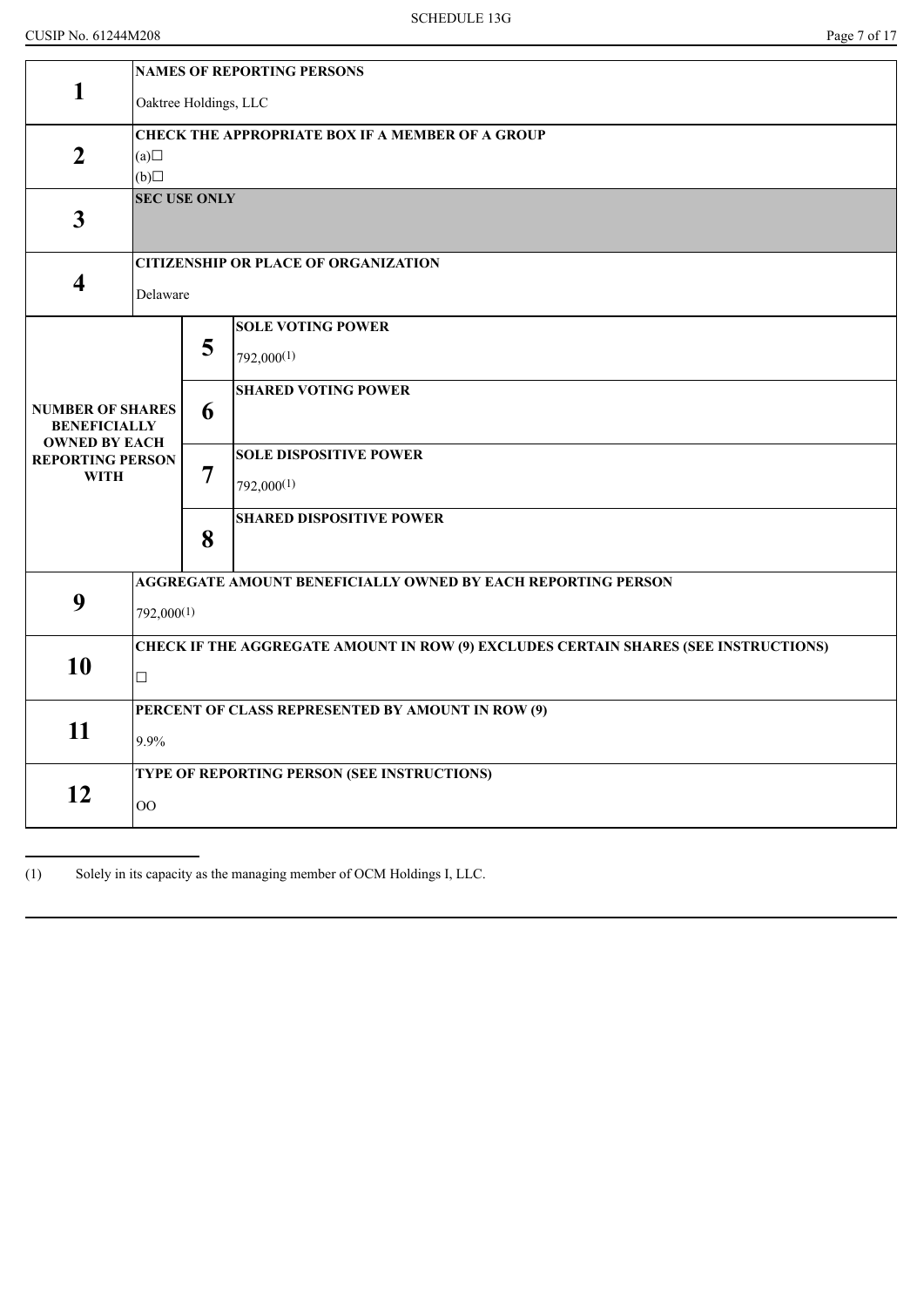|                                                                        | <b>NAMES OF REPORTING PERSONS</b>                                                   |                            |                                                              |  |  |  |
|------------------------------------------------------------------------|-------------------------------------------------------------------------------------|----------------------------|--------------------------------------------------------------|--|--|--|
| 1                                                                      |                                                                                     | Oaktree Capital Group, LLC |                                                              |  |  |  |
|                                                                        | <b>CHECK THE APPROPRIATE BOX IF A MEMBER OF A GROUP</b>                             |                            |                                                              |  |  |  |
| $\overline{2}$                                                         | (a)                                                                                 |                            |                                                              |  |  |  |
|                                                                        | (b)                                                                                 |                            |                                                              |  |  |  |
| $\mathbf{3}$                                                           |                                                                                     | <b>SEC USE ONLY</b>        |                                                              |  |  |  |
|                                                                        |                                                                                     |                            | <b>CITIZENSHIP OR PLACE OF ORGANIZATION</b>                  |  |  |  |
| 4                                                                      | Delaware                                                                            |                            |                                                              |  |  |  |
|                                                                        |                                                                                     |                            | <b>SOLE VOTING POWER</b>                                     |  |  |  |
|                                                                        |                                                                                     | 5                          | $792,000^{(1)}$                                              |  |  |  |
|                                                                        |                                                                                     |                            | <b>SHARED VOTING POWER</b>                                   |  |  |  |
| <b>NUMBER OF SHARES</b><br><b>BENEFICIALLY</b><br><b>OWNED BY EACH</b> | 6                                                                                   |                            |                                                              |  |  |  |
| <b>REPORTING PERSON</b>                                                |                                                                                     |                            | <b>SOLE DISPOSITIVE POWER</b>                                |  |  |  |
| <b>WITH</b>                                                            | 7                                                                                   |                            | 792,000(1)                                                   |  |  |  |
|                                                                        |                                                                                     | 8                          | <b>SHARED DISPOSITIVE POWER</b>                              |  |  |  |
|                                                                        |                                                                                     |                            |                                                              |  |  |  |
|                                                                        |                                                                                     |                            | AGGREGATE AMOUNT BENEFICIALLY OWNED BY EACH REPORTING PERSON |  |  |  |
| 9                                                                      | 792,000(1)                                                                          |                            |                                                              |  |  |  |
|                                                                        | CHECK IF THE AGGREGATE AMOUNT IN ROW (9) EXCLUDES CERTAIN SHARES (SEE INSTRUCTIONS) |                            |                                                              |  |  |  |
| 10                                                                     | $\Box$                                                                              |                            |                                                              |  |  |  |
|                                                                        | PERCENT OF CLASS REPRESENTED BY AMOUNT IN ROW (9)                                   |                            |                                                              |  |  |  |
| 11                                                                     | 9.9%                                                                                |                            |                                                              |  |  |  |
|                                                                        |                                                                                     |                            | TYPE OF REPORTING PERSON (SEE INSTRUCTIONS)                  |  |  |  |
| 12                                                                     | $\overline{O}O$                                                                     |                            |                                                              |  |  |  |

(1) Solely in its capacity as the managing member of Oaktree Holdings, LLC.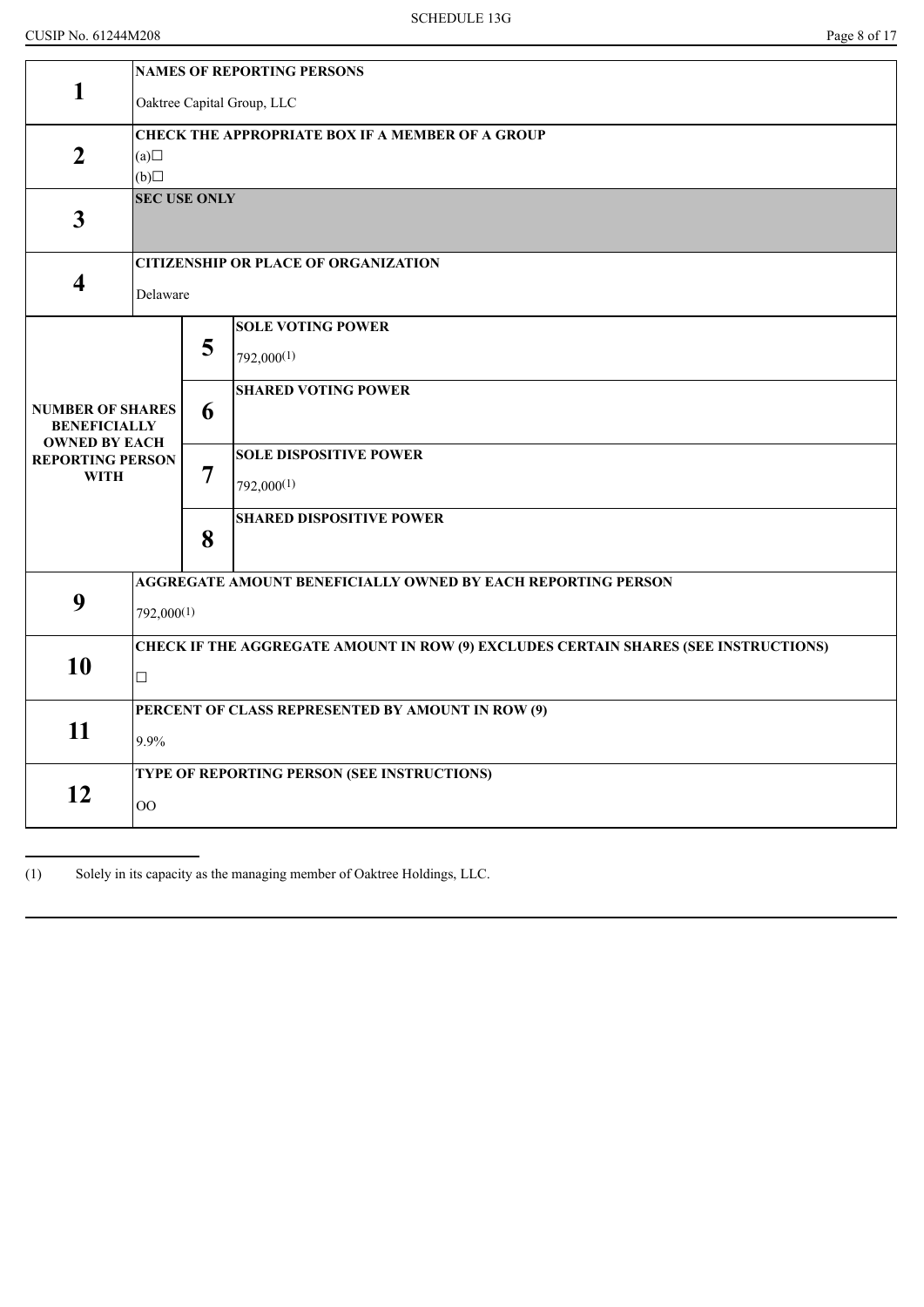|                                                                        | <b>NAMES OF REPORTING PERSONS</b>                                                             |                                                         |                                             |  |  |
|------------------------------------------------------------------------|-----------------------------------------------------------------------------------------------|---------------------------------------------------------|---------------------------------------------|--|--|
| $\mathbf{1}$                                                           | Oaktree Capital Group Holdings GP, LLC                                                        |                                                         |                                             |  |  |
| $\boldsymbol{2}$                                                       | (a)<br>(b)                                                                                    | <b>CHECK THE APPROPRIATE BOX IF A MEMBER OF A GROUP</b> |                                             |  |  |
| $\mathbf{3}$                                                           | <b>SEC USE ONLY</b>                                                                           |                                                         |                                             |  |  |
| $\overline{\mathbf{4}}$                                                | Delaware                                                                                      |                                                         | <b>CITIZENSHIP OR PLACE OF ORGANIZATION</b> |  |  |
|                                                                        |                                                                                               | 5                                                       | <b>SOLE VOTING POWER</b><br>$792,000^{(1)}$ |  |  |
| <b>NUMBER OF SHARES</b><br><b>BENEFICIALLY</b><br><b>OWNED BY EACH</b> |                                                                                               | 6                                                       | <b>SHARED VOTING POWER</b>                  |  |  |
| <b>REPORTING PERSON</b><br><b>WITH</b>                                 | 7                                                                                             |                                                         | <b>SOLE DISPOSITIVE POWER</b><br>792,000(1) |  |  |
|                                                                        |                                                                                               | 8                                                       | <b>SHARED DISPOSITIVE POWER</b>             |  |  |
| 9                                                                      | AGGREGATE AMOUNT BENEFICIALLY OWNED BY EACH REPORTING PERSON<br>792,000(1)                    |                                                         |                                             |  |  |
| 10                                                                     | CHECK IF THE AGGREGATE AMOUNT IN ROW (9) EXCLUDES CERTAIN SHARES (SEE INSTRUCTIONS)<br>$\Box$ |                                                         |                                             |  |  |
| 11                                                                     | PERCENT OF CLASS REPRESENTED BY AMOUNT IN ROW (9)<br>9.9%                                     |                                                         |                                             |  |  |
| 12                                                                     | TYPE OF REPORTING PERSON (SEE INSTRUCTIONS)<br>OO                                             |                                                         |                                             |  |  |

(1) Solely in its capacity as the indirect owner of the class B units of Oaktree Capital Group, LLC.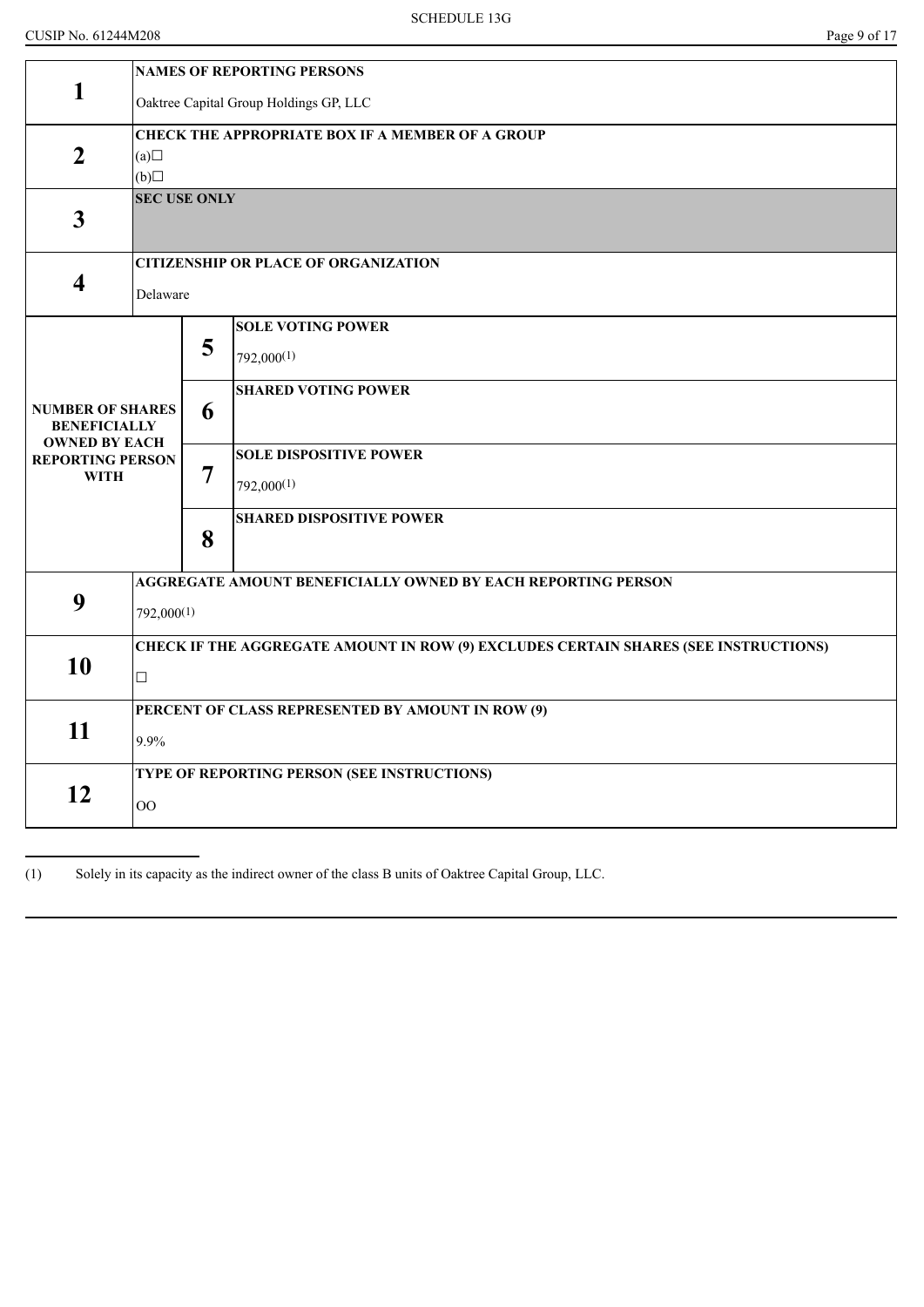|                                                                        | <b>NAMES OF REPORTING PERSONS</b>                                                   |                                                         |                                                              |  |  |  |
|------------------------------------------------------------------------|-------------------------------------------------------------------------------------|---------------------------------------------------------|--------------------------------------------------------------|--|--|--|
| 1                                                                      |                                                                                     | Brookfield Asset Management Inc.                        |                                                              |  |  |  |
|                                                                        |                                                                                     | <b>CHECK THE APPROPRIATE BOX IF A MEMBER OF A GROUP</b> |                                                              |  |  |  |
| $\overline{2}$                                                         | (a)                                                                                 |                                                         |                                                              |  |  |  |
|                                                                        | (b)                                                                                 |                                                         |                                                              |  |  |  |
| $\overline{3}$                                                         |                                                                                     | <b>SEC USE ONLY</b>                                     |                                                              |  |  |  |
|                                                                        |                                                                                     |                                                         | <b>CITIZENSHIP OR PLACE OF ORGANIZATION</b>                  |  |  |  |
| 4                                                                      | Ontario, Canada                                                                     |                                                         |                                                              |  |  |  |
|                                                                        |                                                                                     |                                                         | <b>SOLE VOTING POWER</b>                                     |  |  |  |
|                                                                        |                                                                                     | 5                                                       | $792,000^{(1)}$                                              |  |  |  |
|                                                                        |                                                                                     |                                                         | <b>SHARED VOTING POWER</b>                                   |  |  |  |
| <b>NUMBER OF SHARES</b><br><b>BENEFICIALLY</b><br><b>OWNED BY EACH</b> | 6                                                                                   |                                                         |                                                              |  |  |  |
| <b>REPORTING PERSON</b>                                                |                                                                                     |                                                         | <b>SOLE DISPOSITIVE POWER</b>                                |  |  |  |
| <b>WITH</b>                                                            |                                                                                     | 7                                                       | 792,000(1)                                                   |  |  |  |
|                                                                        |                                                                                     |                                                         | <b>SHARED DISPOSITIVE POWER</b>                              |  |  |  |
|                                                                        |                                                                                     | 8                                                       |                                                              |  |  |  |
|                                                                        |                                                                                     |                                                         | AGGREGATE AMOUNT BENEFICIALLY OWNED BY EACH REPORTING PERSON |  |  |  |
| 9                                                                      | 792,000(1)                                                                          |                                                         |                                                              |  |  |  |
|                                                                        | CHECK IF THE AGGREGATE AMOUNT IN ROW (9) EXCLUDES CERTAIN SHARES (SEE INSTRUCTIONS) |                                                         |                                                              |  |  |  |
| 10                                                                     | $\Box$                                                                              |                                                         |                                                              |  |  |  |
|                                                                        |                                                                                     |                                                         | PERCENT OF CLASS REPRESENTED BY AMOUNT IN ROW (9)            |  |  |  |
|                                                                        | 11<br>9.9%                                                                          |                                                         |                                                              |  |  |  |
|                                                                        |                                                                                     |                                                         | TYPE OF REPORTING PERSON (SEE INSTRUCTIONS)                  |  |  |  |
| 12                                                                     | HC                                                                                  |                                                         |                                                              |  |  |  |
|                                                                        |                                                                                     |                                                         |                                                              |  |  |  |

(1) Solely in its capacity as the indirect owner of the class A units of Oaktree Capital Group, LLC.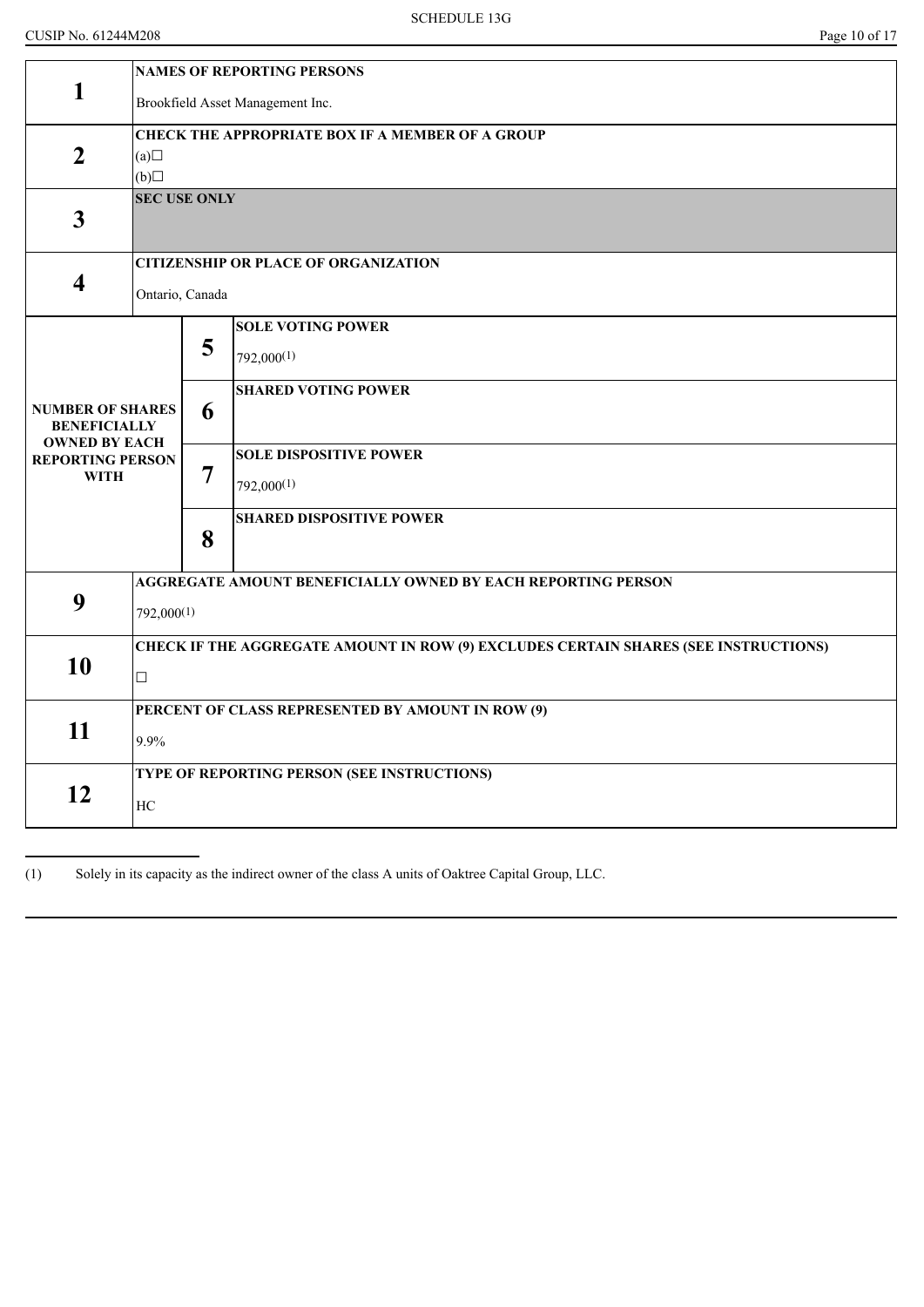|                                             | <b>NAMES OF REPORTING PERSONS</b>                                                   |   |                                                              |  |  |  |  |
|---------------------------------------------|-------------------------------------------------------------------------------------|---|--------------------------------------------------------------|--|--|--|--|
| 1                                           | <b>BAM Partners Trust</b>                                                           |   |                                                              |  |  |  |  |
|                                             | <b>CHECK THE APPROPRIATE BOX IF A MEMBER OF A GROUP</b>                             |   |                                                              |  |  |  |  |
| $\overline{2}$                              | (a)                                                                                 |   |                                                              |  |  |  |  |
|                                             | (b)                                                                                 |   |                                                              |  |  |  |  |
|                                             | <b>SEC USE ONLY</b>                                                                 |   |                                                              |  |  |  |  |
| $\mathbf{3}$                                |                                                                                     |   |                                                              |  |  |  |  |
|                                             |                                                                                     |   | <b>CITIZENSHIP OR PLACE OF ORGANIZATION</b>                  |  |  |  |  |
| 4                                           | Ontario, Canada                                                                     |   |                                                              |  |  |  |  |
|                                             |                                                                                     |   | <b>SOLE VOTING POWER</b>                                     |  |  |  |  |
|                                             |                                                                                     | 5 | $792,000^{(1)}$                                              |  |  |  |  |
|                                             |                                                                                     |   | <b>SHARED VOTING POWER</b>                                   |  |  |  |  |
| <b>NUMBER OF SHARES</b>                     |                                                                                     | 6 |                                                              |  |  |  |  |
| <b>BENEFICIALLY</b><br><b>OWNED BY EACH</b> |                                                                                     |   |                                                              |  |  |  |  |
| <b>REPORTING PERSON</b>                     |                                                                                     |   | <b>SOLE DISPOSITIVE POWER</b>                                |  |  |  |  |
| <b>WITH</b>                                 |                                                                                     | 7 | 792,000(1)                                                   |  |  |  |  |
|                                             |                                                                                     |   | <b>SHARED DISPOSITIVE POWER</b>                              |  |  |  |  |
|                                             |                                                                                     | 8 |                                                              |  |  |  |  |
|                                             |                                                                                     |   | AGGREGATE AMOUNT BENEFICIALLY OWNED BY EACH REPORTING PERSON |  |  |  |  |
| 9                                           | 792,000(1)                                                                          |   |                                                              |  |  |  |  |
|                                             | CHECK IF THE AGGREGATE AMOUNT IN ROW (9) EXCLUDES CERTAIN SHARES (SEE INSTRUCTIONS) |   |                                                              |  |  |  |  |
| 10                                          | $\Box$                                                                              |   |                                                              |  |  |  |  |
|                                             | PERCENT OF CLASS REPRESENTED BY AMOUNT IN ROW (9)                                   |   |                                                              |  |  |  |  |
| 11                                          | 9.9%                                                                                |   |                                                              |  |  |  |  |
|                                             |                                                                                     |   | TYPE OF REPORTING PERSON (SEE INSTRUCTIONS)                  |  |  |  |  |
| 12                                          | HC                                                                                  |   |                                                              |  |  |  |  |
|                                             |                                                                                     |   |                                                              |  |  |  |  |

(1) Solely in its capacity as the sole owner of the class B Limited Voting Shares of Brookfield Asset Management, Inc.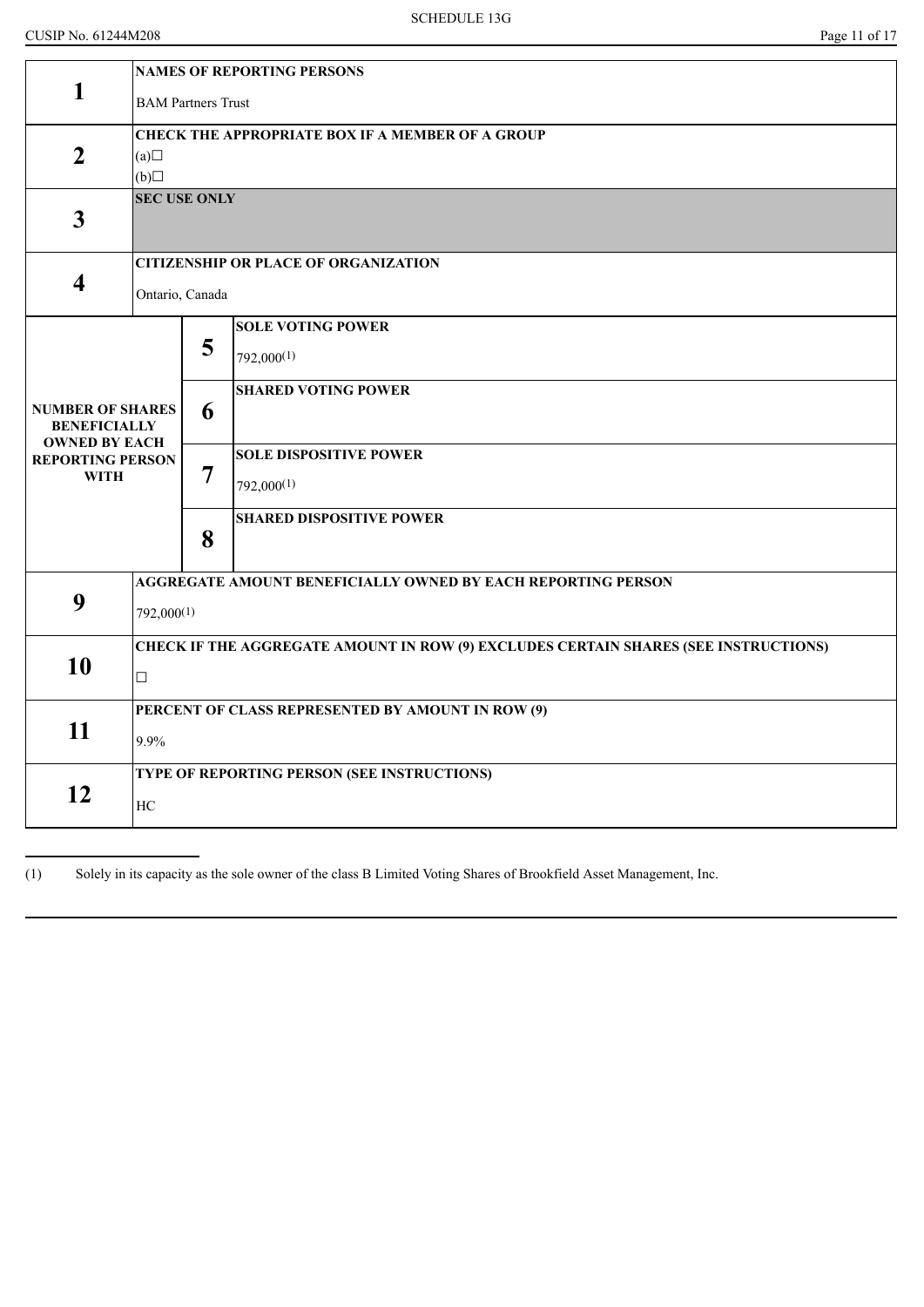### **Item 1(a). Name of Issuer:**

Monterey Capital Acquisition Corporation

#### **Item 1(b). Address of Issuer's Principal Executive Offices:**

419 Webster Street Monterey, California 93940

#### **Item 2(a)-(c). Name of Person Filing; Address of Principal Business Office; and Citizenship**

This Schedule 13G is filed jointly by each of the following persons (collectively, the "Reporting Persons") pursuant to a joint filing agreement attached hereto as Exhibit 1:

- i) OCM Value SPAC Holdings, L.P., a Delaware limited partnership ("OCM Value SPAC"), in its capacity as the direct owner of 792,000 units of the Issuer;
- ii) Oaktree Fund GP, LLC, a Delaware limited liability company ("Fund GP"), in its capacity as the general partner of OCM Value SPAC;
- iii) Oaktree Fund GP I, L.P., a Delaware limited partnership ("GP I"), in its capacity as the managing member of Fund GP;
- iv) Oaktree Capital I, L.P., a Delaware limited partnership ("Capital I"), in its capacity as the general partner of GP I;
- v) OCM Holdings I, LLC, a Delaware limited liability company ("Holdings I"), in its capacity as the general partner of Capital I;
- vi) Oaktree Holdings, LLC, a Delaware limited liability company ("Holdings"), in its capacity as the managing member of Holdings I;
- vii) Oaktree Capital Group, LLC, a Delaware limited liability company ("OCG"), in its capacity as the managing member of Holdings;
- viii)Oaktree Capital Group Holdings GP, LLC, a Delaware limited liability company ("OCGH GP"), in its capacity as the indirect owner of the class B units of OCG;
- ix) Brookfield Asset Management Inc., an Ontario corporation ("BAM"), in its capacity as the indirect owner of the class A units of OCG; and
- x) BAM Partners Trust, a trust established under the laws of Ontario (the "BAM Partnership"), in its capacity as the sole owner of Class B Limited Voting Shares of BAM.

The address of the principal business office of BAM and of the BAM Partnership is Brookfield Place, Suite 300, 181 Bay Street, P.O. Box 762, Toronto, Ontario, Canada M5J 2T3. The address of the principal business office of other Reporting Persons is 333 S. Grand Avenue, 28th Floor, Los Angeles, CA 90071.

#### **Item 2(d). Title of Class of Securities:**

Units, each consisting of one share of Class A Common Stock, one Redeemable Warrant and one Right to receive 1/10th of one share of Class A Common Stock.

**Item 2(e). CUSIP Number:**

61244M208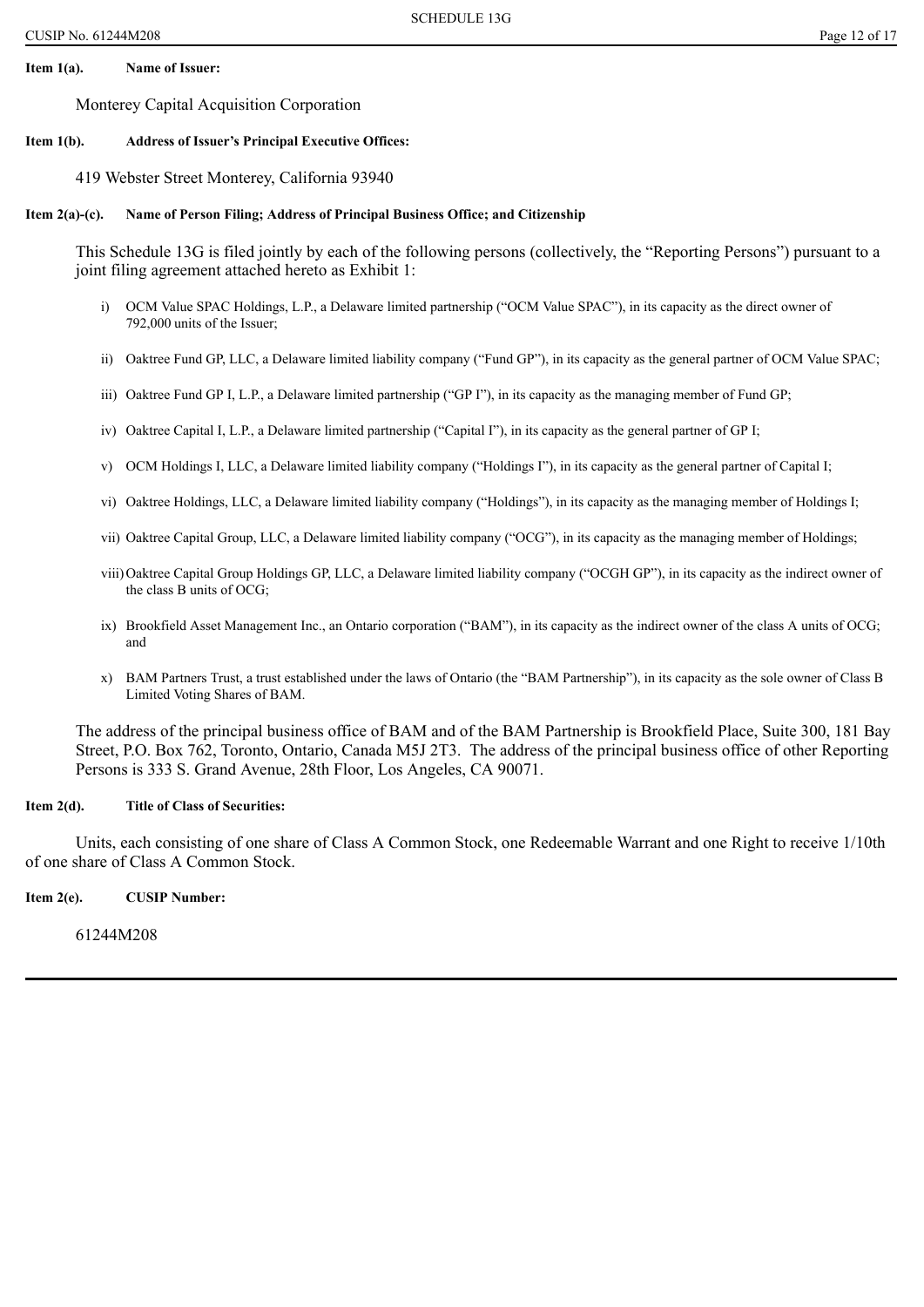# If This Statement is Filed Pursuant to §§240.13d-1(b) or 240.13d-2(b) or (c), Check Whether the Person Filing is a:

This Item 3 is not applicable.

# **Item 4. Ownership:**

The responses of the Reporting Persons to Rows 5-9 and 11 in each of their respective cover pages to this Schedule 13G are incorporated herein by reference.

OCM Value SPAC directly holds 792,000 units, each consisting of one share of Class A Common Stock, one Redeemable Warrant and one Right to receive 1/10th of one share of Class A Common Stock of the Issuer, constituting approximately 9.9% of the total outstanding units and has the sole power to vote and dispose of such shares.

Fund GP, in its capacity as the general partner of OCM Value SPAC, has the ability to direct the management of OCM Value SPAC's business regarding the vote and disposition of securities held by OCM Value SPAC; therefore, Fund GP may be deemed to have indirect beneficial ownership of the shares held by OCM Value SPAC.

GP I, in its capacity as the managing member of Fund GP, has the ability to direct the management of Fund GP's business regarding the vote and disposition of securities held by OCM Value SPAC; therefore, GP I may be deemed to have indirect beneficial ownership of the shares held by OCM Value SPAC.

Capital I, in its capacity as the general partner of GP I, has the ability to direct the management of GP I's business regarding the vote and disposition of securities held by OCM Value SPAC; therefore, Capital I may be deemed to have indirect beneficial ownership of the shares held by OCM Value SPAC.

Holdings I, in its capacity as the general partner of Capital I, has the ability to direct the management of Capital I's business regarding the vote and disposition of securities held by OCM Value SPAC; therefore, Holdings I may be deemed to have indirect beneficial ownership of the shares held by OCM Value SPAC.

Holdings, in its capacity as the managing member of Holdings I, has the ability to direct the management of Holdings I's business regarding the vote and disposition of securities held by OCM Value SPAC; therefore, Holdings may be deemed to have indirect beneficial ownership of the shares held by OCM Value SPAC.

OCG, in its capacity as the managing member of Holdings, has the ability to direct the management of Holdings' business regarding the vote and disposition of securities held by OCM Value SPAC; therefore, OCG may be deemed to have indirect beneficial ownership of the shares held by OCM Value SPAC.

OCGH GP, in its capacity as the managing member of OCG, has the ability to direct the management of Holdings' business regarding the vote and disposition of securities held by OCM Value SPAC; therefore, OCGH GP may be deemed to have indirect beneficial ownership of the shares held by OCM Value SPAC.

BAM, in its capacity as the indirect owner of the class A units of OCG, has the ability to appoint and remove certain directors of OCG, and, as such, may indirectly control the decisions of OCG regarding the vote and disposition of securities held by OCM Value SPAC; therefore BAM may be deemed to have indirect beneficial ownership of the shares held by OCM Value SPAC.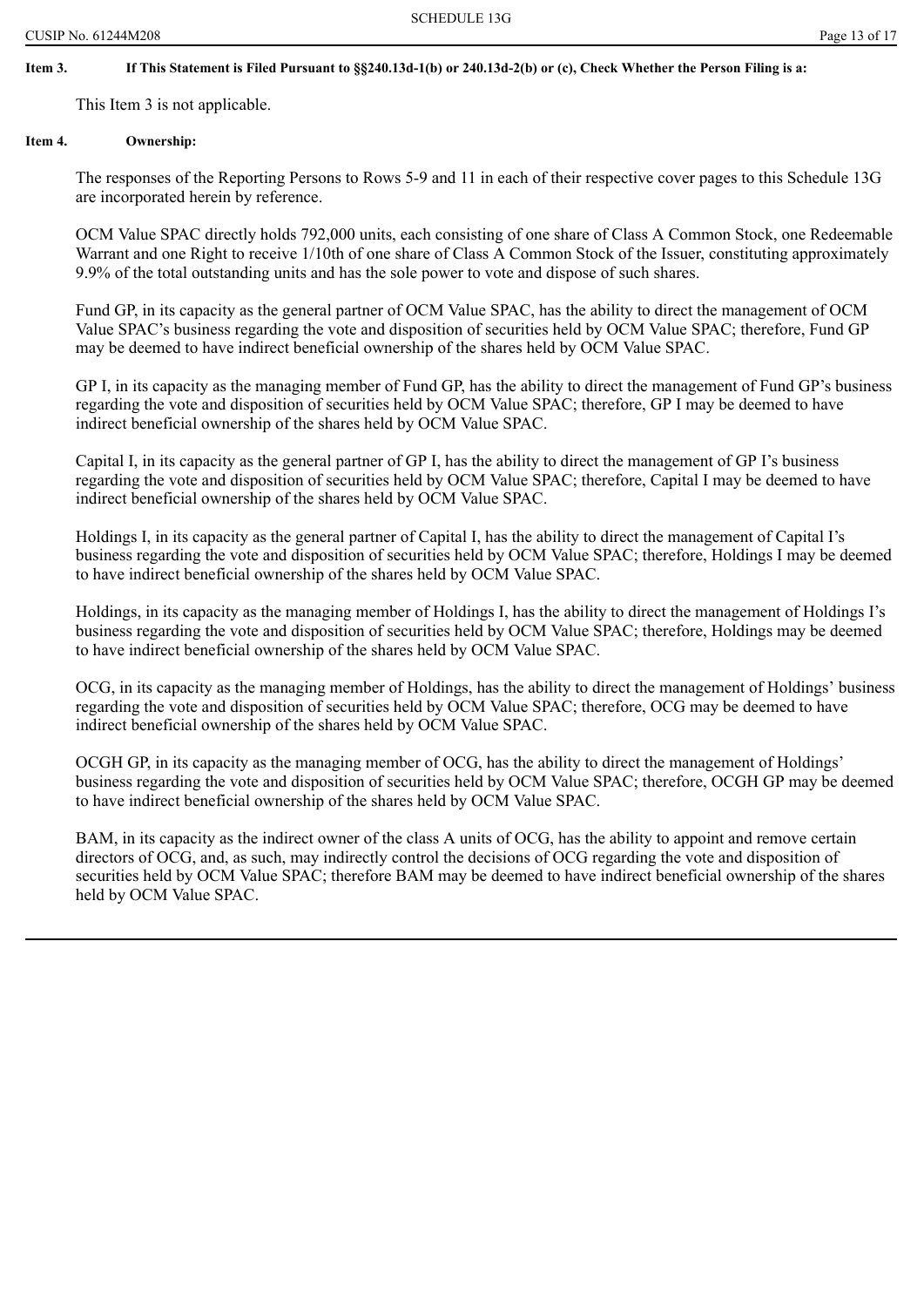The BAM Partnership, which is the sole owner of Class B Limited Voting Shares of BAM, has the ability to appoint one half of the board of directors of BAM and, as such, may indirectly control the decisions of BAM regarding the vote and disposition of securities held by OCM Value SPAC; therefore the BAM Partnership may be deemed to have indirect beneficial ownership of the shares held by OCM Value SPAC.

Pursuant to Rule 13d-4 of the Exchange Act, the Reporting Persons declare that filing this Statement shall not be construed as an admission that any such person is, for the purposes of Section 13(d) and/or Section 13(g) of the Exchange Act, the beneficial owner of any securities covered by this Statement except to the extent of such person's pecuniary interest in the units, and except to the extent of its pecuniary interest, such beneficial ownership is expressly disclaimed by each Reporting Person. All calculations of percentage ownership herein are based on an aggregate of 8,000,000 units of the Issuer outstanding as of May 12, 2022, as reported in the Issuer's prospectus pursuant to Rule 424 filed on May 12, 2022, after giving effect to the completion of the offering and assuming no exercise of the underwriter's over-allotment option..

### **Item 5. Ownership of Five Percent or Less of a Class:**

This Item 5 is not applicable.

### **Item 6. Ownership of More than Five Percent on Behalf of Another Person:**

This Item 6 is not applicable.

Item 7. Identification and Classification of the Subsidiary Which Acquired the Security Being Reported on By the Parent Holding **Company or Control Person:**

This Item 7 is not applicable.

#### **Item 8. Identification and Classification of Members of the Group:**

This Item 8 is not applicable.

#### **Item 9. Notice of Dissolution of Group:**

This Item 9 is not applicable.

#### **Item 10. Certification:**

By signing below I certify that, to the best of my knowledge and belief, the securities referred to above were not acquired and are not held for the purpose of or with the effect of changing or influencing the control of the Issuer of the securities and were not acquired and are not held in connection with or as a participant in any transaction having that purpose or effect, other than activities solely in connection with a nomination under §240.14a-11.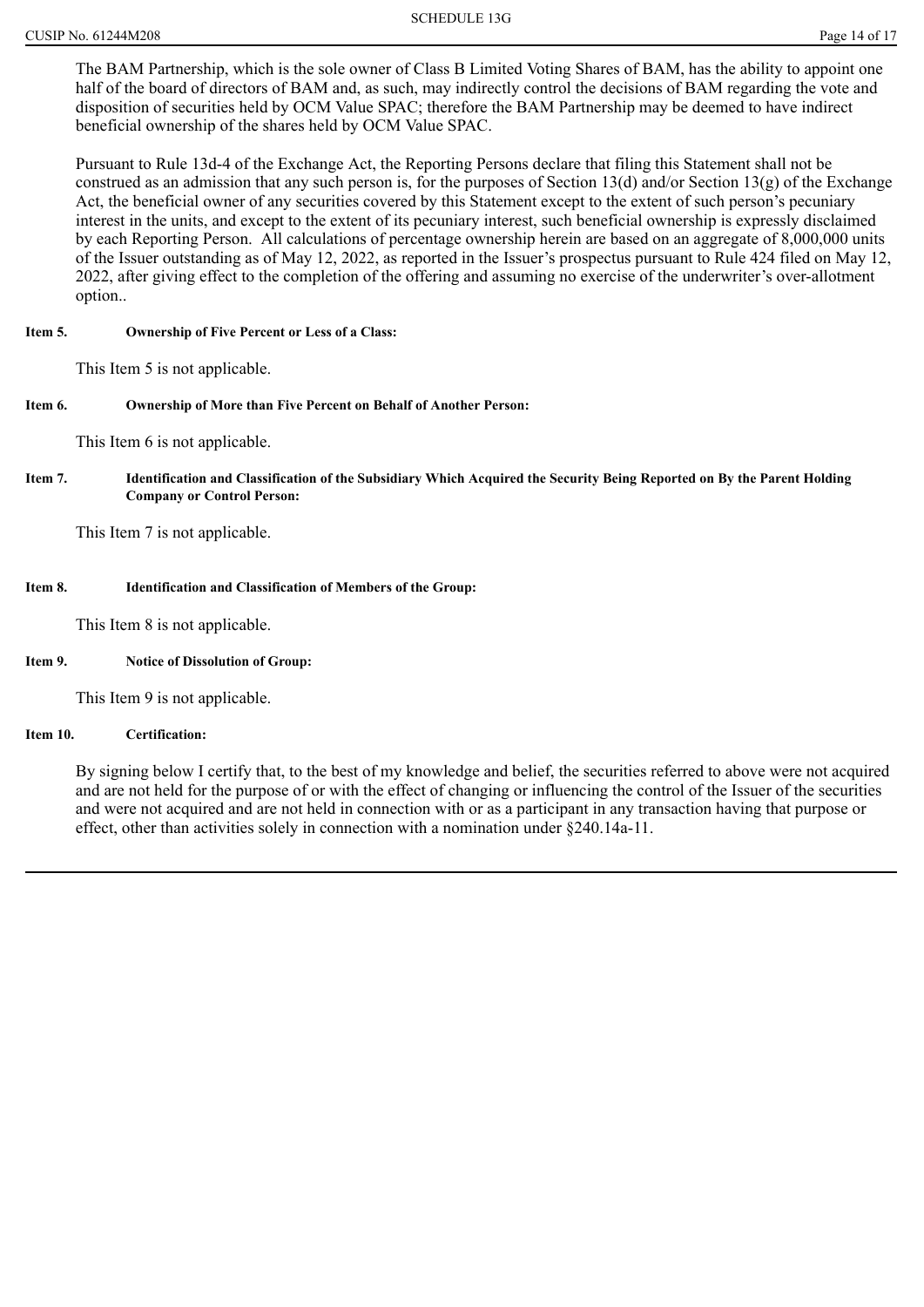### **SIGNATURE**

After reasonable inquiry and to the best of my knowledge and belief, I certify that the information set forth in this statement is true, complete and correct.

Date: May 20, 2022

OCM VALUE SPAC HOLDINGS, L.P.

By: Oaktree Fund GP I, L.P.<br>Its: General Partner General Partner By: /s/ Henry Orren Name: Henry Orren Title: Authori\ed Signatory OAKTREE FUND GP, LLC By: Oaktree Fund GP I, L.P. Its: Managing Member By: /s/ Henry Orren Name: Henry Orren Title: Authorized Signatory OAKTREE FUND GP I, L.P. By: /s/ Henry Orren Name: Henry Orren Title: Authorized Signatory OAKTREE CAPITAL I, L.P. By: /s/ Henry Orren Name: Henry Orren Title: Senior Vice President OCM HOLDINGS I, LLC By: /s/ Henry Orren Name: Henry Orren Title: Senior Vice President OAKTREE HOLDINGS, LLC By: /s/ Henry Orren

Name: Henry Orren Title: Senior Vice President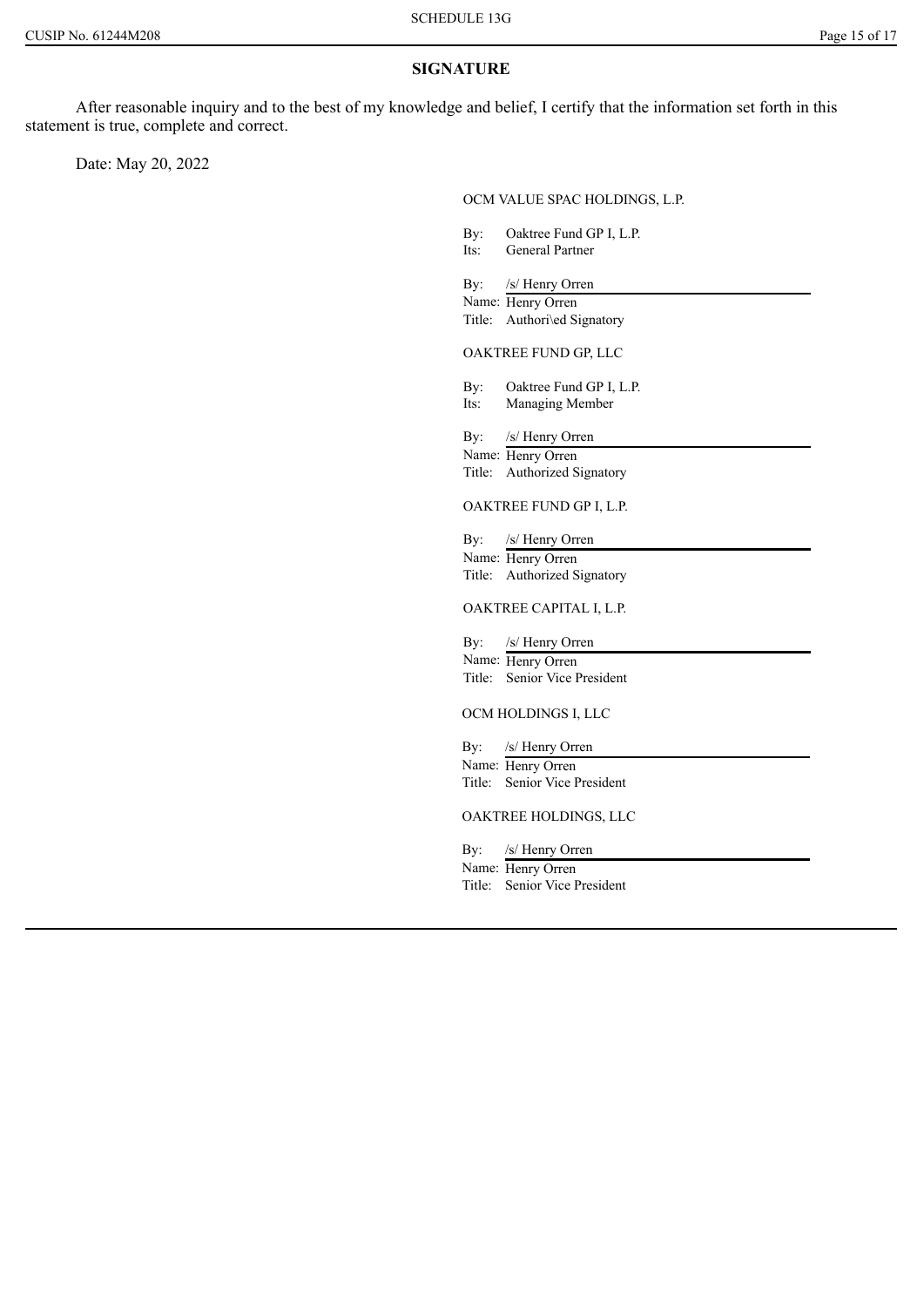#### OAKTREE CAPITAL GROUP, LLC

By: /s/ Henry Orren Name: Henry Orren Title: Senior Vice President

#### OAKTREE CAPITAL GROUP HOLDINGS GP, LLC

By: /s/ Henry Orren

Name: Henry Orren

Title: Senior Vice President

#### BROOKFIELD ASSET MANAGEMENT INC.

By: /s/ Kathy Sarpash

Name: Kathy Sarpash

Title: Senior Vice President Legal & Regulatory

BAM PARTNERS TRUST

By: BAM Class B Partners Inc.<br>Its: Trustee **Trustee** 

By: /s/ Kathy Sarpash

Name: Kathy Sarpash Title: Secretary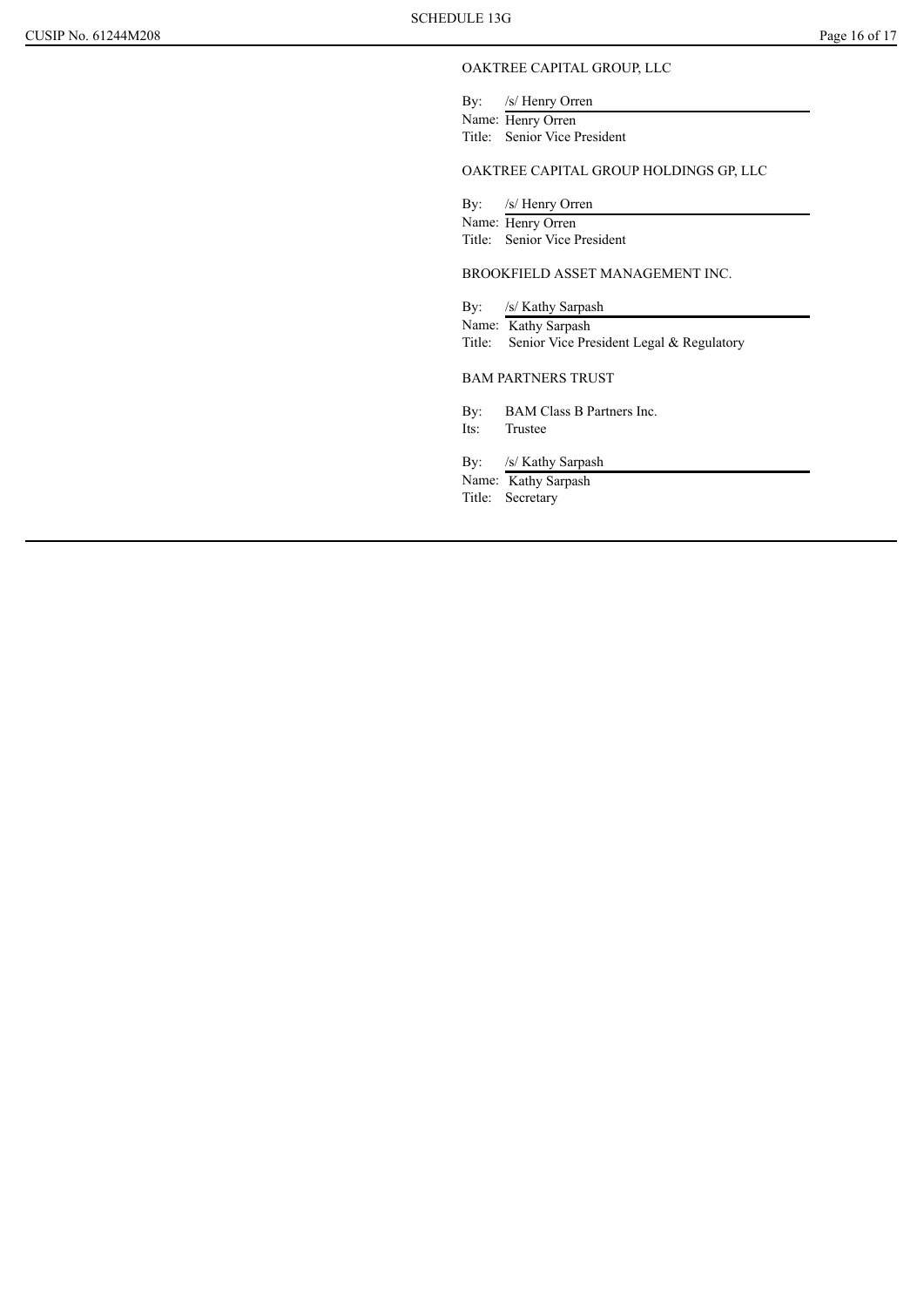Exhibit 1. Joint Filing Agreement as required by Rule  $13d-1(k)(1)$  under the Securities Exchange Act of 1934, as amended.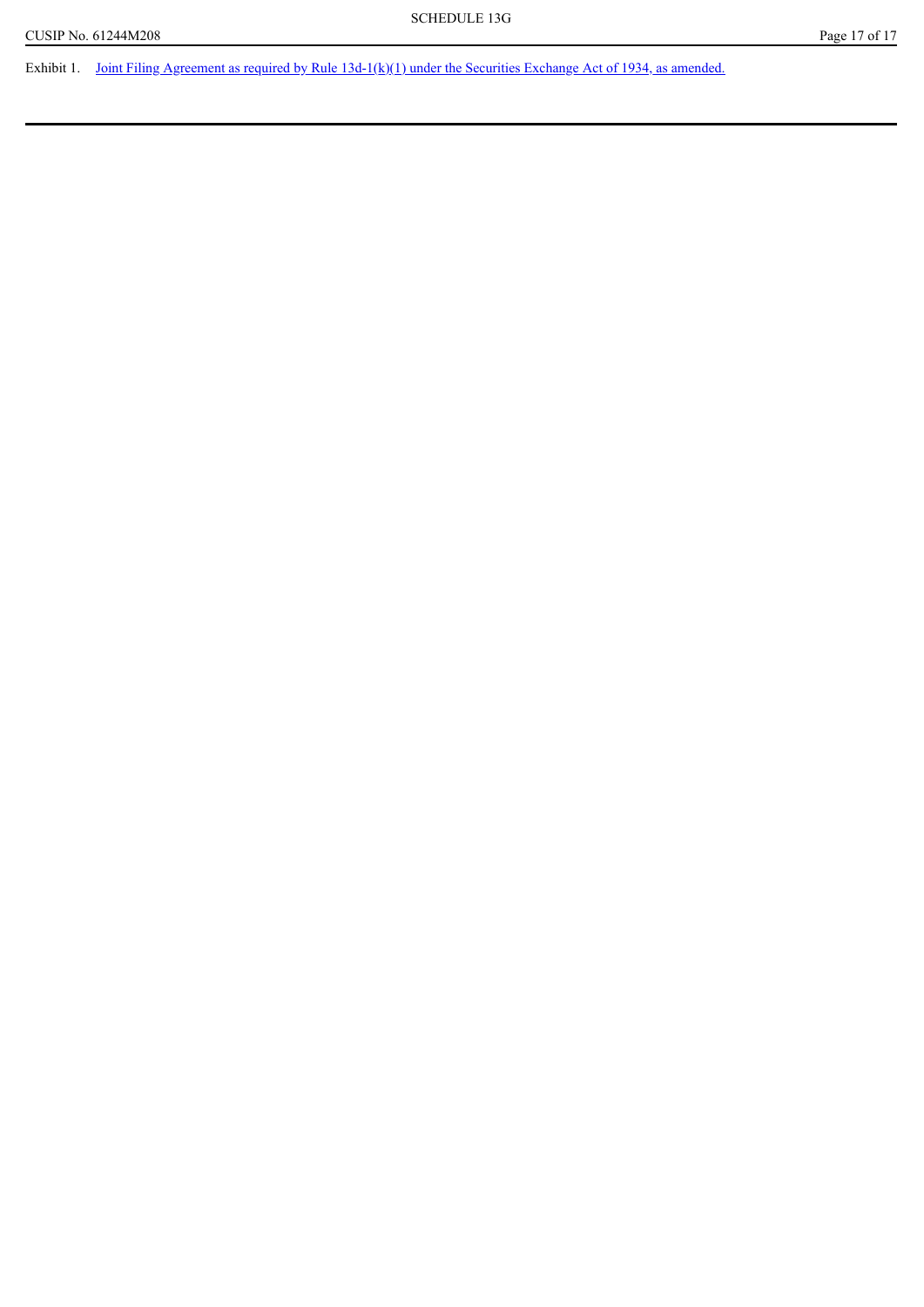# **JOINT FILING AGREEMENT**

<span id="page-17-0"></span>Pursuant to Rule 13d-1(k)(1) promulgated under the Securities Exchange Act of 1934, as amended, each of the undersigned acknowledges and agrees that the foregoing statement on this Schedule 13G is filed on behalf of the undersigned and that all subsequent amendments to this statement on Schedule 13G shall be filed on behalf of the undersigned without the necessity of filing additional joint acquisition statements. Each of the undersigned acknowledges that it shall be responsible for the timely filing of such amendments, and for the completeness and accuracy of the information concerning it contained therein, but shall not be responsible for the completeness and accuracy of the information concerning the others, except to the extent that he or it knows or has reason to believe that such information is inaccurate.

Dated: May 20, 2022

#### OCM VALUE SPAC HOLDINGS, L.P.

|        | By: Oaktree Fund GP I, L.P.  |
|--------|------------------------------|
| Its:   | General Partner              |
|        | By: /s/ Henry Orren          |
|        |                              |
|        | Name: Henry Orren            |
|        | Title: Authorized Signatory  |
|        | OAKTREE FUND GP, LLC         |
|        | By: Oaktree Fund GP I, L.P.  |
| Its:   | Managing Member              |
|        |                              |
|        | By: /s/ Henry Orren          |
|        | Name: Henry Orren            |
|        | Title: Authorized Signatory  |
|        | OAKTREE FUND GP I, L.P.      |
|        | By: /s/ Henry Orren          |
|        | Name: Henry Orren            |
|        | Title: Authorized Signatory  |
|        | OAKTREE CAPITAL I, L.P.      |
|        | By: /s/ Henry Orren          |
|        | Name: Henry Orren            |
|        | Title: Senior Vice President |
|        | OCM HOLDINGS I, LLC          |
|        | By: /s/ Henry Orren          |
|        | Name: Henry Orren            |
| Title: | Senior Vice President        |